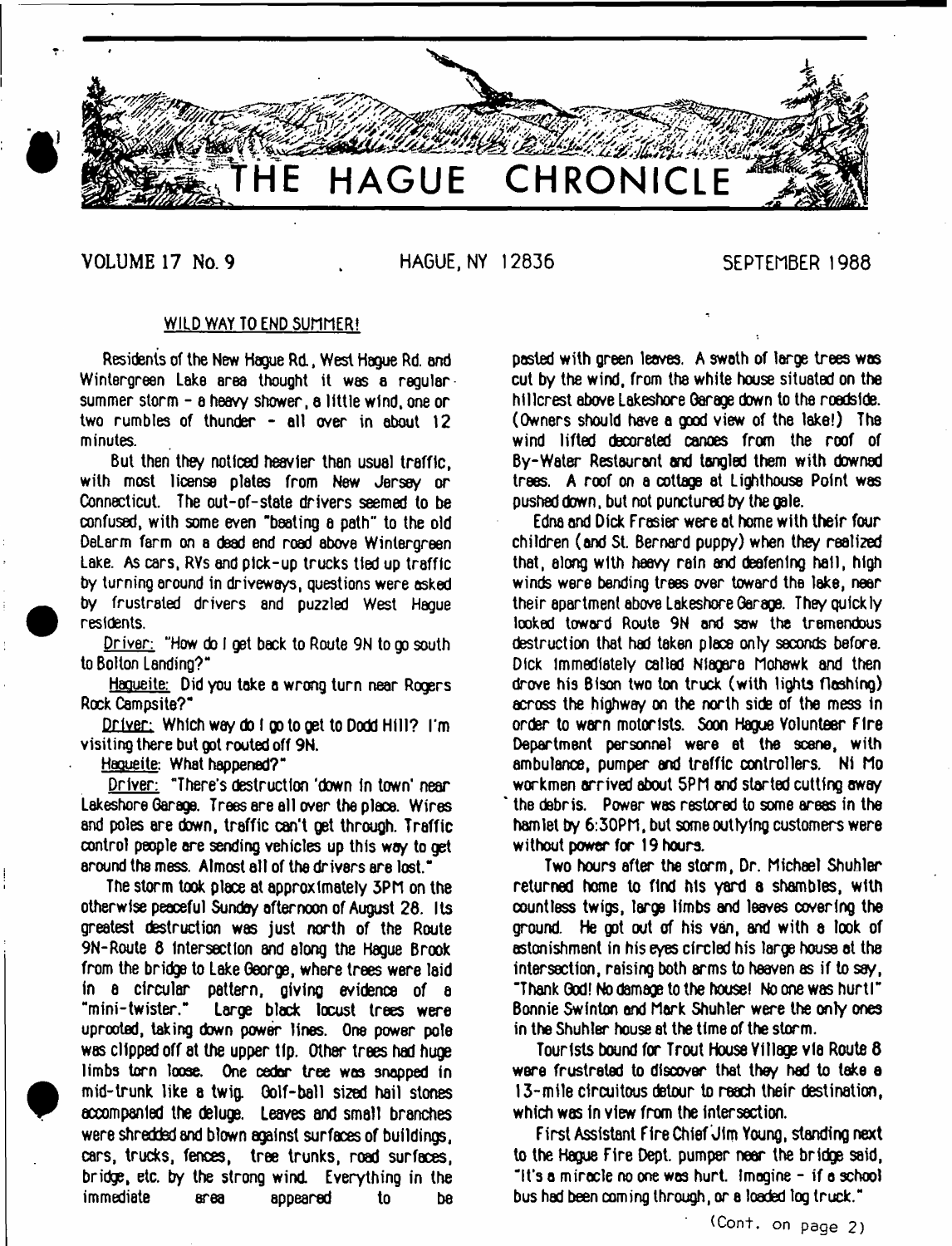#### STORM (Cont. from pi)

Park Attendant Jack Bolton witnessed the storm while sitting in his truck near the boat launch. Jack said, "I could feel the ground shake. I knew it was not just a regular storm."

Highway Supt. Dan Belden estimated that more than 100 trees were down in the town of Hague. Many of those were on the By-Water property.

Traffic controllers from the Fire Dept, were on duty for 7 hours, during which time repeated storms passed through the area. At 10 PM soaked, exhausted and hungry, they left their posts, as Ni Mo workers set up large fluorescent cones to warn motorists.

It was a STORM to remember!...Laura Meade

#### HAGUE AMERICAN LEGION

Regular meeting of Hague Post 1538, American Legion, will be held at the Legion Home on Wednesday, Oct. 5 at 7:30 PM. Refreshments will be served following the business meeting. Dues have been paid for  $1989$  by 60 members, nearly  $75\%$  of our goal, which we hope to reach during the month of October.

The winner of the annual money doll raffle was drawn at the September meeting, and the lucky holder of the winnig ticket was Allen See of Yorklown Heights, NY and Indian Kettles.

All veterans are reminded that Warren County provides free transportation to and from the VA Hospital in Albany, leaving the the County Municipal Center each weekday morning, returning each afternoon. If without a car of your own, free transportation to Queensbury and return may be arranged by the Supervisor's office in Hogue on a one or two day notice.

## **NEW LANDFILL HOURS**

**Starting on September 12, 1988, the Hague Landfill will be closed on Thursdays and Fridays. Regular hours will be observed Saturday through Wednesday.**

#### HABUF FISH AND GAME CLUB

 $\overline{z}$ 

The Hogue Fish end Gome Club will hold a turkey shoot at 10AM on Sunday, September 28 and again on October 9 at 1D AM. NOTE THE CHANGE OF DATE.

The regular meeting of the club will be held on September 20 at the clubhouse.

#### HAGUE HISTORICAL SOCIETY

The Hague Historical Society holds the September meeting on Wednesday, the 28th in the Baptist Church Annex, Route 8, Hague, NY. The social hour starts at 7:30 PM with the meeting at 8PM.

The guest speaker is John Breitenbach, Jr. who will display and talk about the Adirondack Guide Boat, the chief form of transportation in the Adlrondacks from the middle to the end of the nineteenth century.

Mr. Breitenbach has been a professional guideboat builder for the past six years. He studied with Master Builder Carl Hathaway of Saranac Lake for one and one-half years prior to that.

Guide boats, accessories and construction materials will be exhibited for close scrutiny, as he unfolds the lore of this historic means of conveyance.

#### SENIOR CITIZENS CLUB

The next Senior Citizens Club meeting will be on Tuesday, September 27. A trip to the Bolton Landing Meal Site is planned. Cars will leave the Baptist Church parking lot at 11:30 AM. Please sign up at the Town Hall (Phone 543-6161) before Friday, September 23. Indicate if you can furnish a ride, or need a ride. Regular meeting follows the meat.

There will be a car-pooling trip to Blue Mt. Lake on Sept. 21. Cars will leave the parking lot at 8AM. Lunch is available at the Adirondack Museum cafeteria. Sign up at the Town Hell before Sept. 19. Do you need a ride? Can you provide a ride?

On October 5 there will be a bus trip to Bellows Falls for the train trip from Bellows Falls to Chester. Bus will leave parking lot at 7AM. Bring your own lunch. Train fare is \$7 round trip. Pleese sign up at once for this - there are VERY few reservations left.

*It isnot the quantity of the meat, hut the cheerfulness of the guests, which makes the feest ..lo rd Clarendon*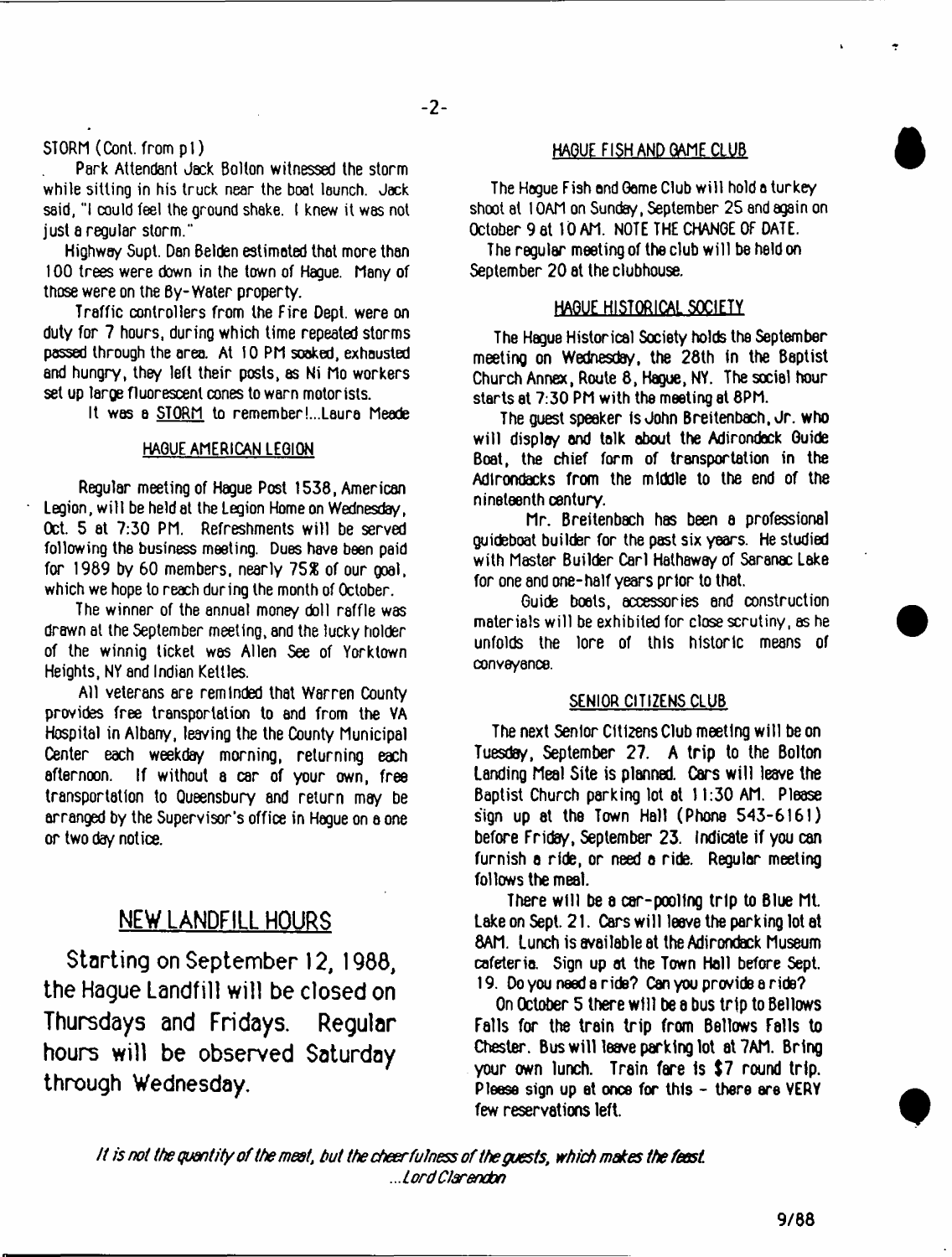#### HAGUE 20NINQ BOARD OF APPEALS - 8/25/88

Den Smith introduced himself as the new attorney representing the Snug Harbor developers.

A public hearing continued with three people speaking in favor of, and William Babinsky speaking for Silver Bay Property Owners' Assoc, said the Assoc, was against the project. Smith spoke of submitting a new application with less boats and fewer lots, with time out to work out a decision. Whereupon, Tom West, attorney for the Lake George Assoc, protested because "Summer people would not be able to return." Dan Smith agreed.

Frank Fowler, at the regular meeting, presented a motion asking Smith to send the board a letter within a week to withdraw Snug Harbor's request, or a decision would be made. This, after hearing Smith's request that the board postpone their decision on the question before the board, concerning the lots (65-3-21.1 and 65-3-21.2) 1n question. The motion was approved.

At the regular meeting which followed the public hearing for Louis Fenimore (campsite on Rt. 8) was asked to return to the Sept. meeting with tax returns showing oonlinuous use. He had presented a paper he said came from the Health Dept, but it was In question. In September the board will decide if another public hearing is necessary.

Hildegard Wikoff requested a variance for lesser setback than the 10 ft. required in our zoning code. A public hearing was set for Sept. 27 at 7PM.

A public hearing was set for  $7:15$  the same evening to hear Appeal  $*2-88$  by Ruth Huestis. The problem stems from a possible encroachment onto her property by a building belonging to her neighbors.

#### HAGUE PLANN1N0BQARD -,9/1786

A public hexing was held at 7:06PM on the application of E. Gilbert Barker to convert a commercial property at the corner of Rt. 8 and 9N to an office building. The lot size is .029 acres. No increase in the size of the building ts proposed. Mr. Barker requested that he be permitted to use the building for office space and /or a retail store.

At the regular meeting, immediately following the public hearing, the Board approved Mr. Barker's request with the conditions that the existing underground gas lonks be filled with sand, no food service sales be allowed, and a satisfactory environmental assessment form (short form) be completed. Passed unanimously.

The proposed subdivision of land shown on the Town of Hogue tax mop as Section 64, Block 1, Lot

23.1 located in a zoning district requiring 1.1 acres per principal building was referred to the Zoning Board of Appeals (ZBA) for a variance since the 2 proposed new tots would not meet the minimum lot size and the existing buildings do not meet set-back requirements.

Mr. Louis Fenimore was given a one month extension to provide satisfactory proof that the ML View Road campsite had been in continuous operation since the original permit was granted.

The application of Hildegard Wikoff for an addition to her house that would be closer than the allowable stdeyard set-back requirements was referred to the ZBA with the recommendation for danial since the application was incomplete and no hardship was shown.

#### TOWN PQARP *nfmtL3/32/Jt&*

Local Law  $*1 - 1988$  "TO AMEND THE TOWN OF HAGUE ZONING ORDINANCE AND SUBDIVISION REGULATIONS TO IMPOSE A TEMPORARY MORATORIUM ON THE ISSUANCE Of PERMITS AND/OR THE GRANTING OF APPROVAL FOR ALL MAJOR SUBDIVISIONS, MULTI-FAMILY PROJECTS, CONTRACTUAL ACCESS AND THE BUILDING OF ACCESSORY STRUCTURES\* was *carried* with a vote of four  $(4)$  yes and one  $(1)$  no at the regular meeting which followed the public hearing. This is to be known as Resolution  $= 18-88$ .

Three resolutions dealing with the APA were also carried. They are: Res.  $*19-88$ , State Aid for assistance In developing a Local Lend use program. \$5,000.

Res. \*20-88. Requesting intermuntcipal 'aoreement for Lake George Basin be reconstiututed. Up to \$5,000.

Res. \*21-88. To create an integrated data and resource information management system for private lands in Warran County.

A memo of Understanding was read, concerning funds from state that would cover consultant costs in Land Use Programs. This, too, was cxried.

An answer to the Board's letter to Dennis Englart concerning a party at the public dock was read, assuring Uit it would not happen again.

The Board of Equalization and Assessment informs us that the Reel Property Tax Law will have a rate of interest of 12% par annum to be charged on unpaid reel property taxes.

In other business: Dick Fraster would like a public hexing to consider changing the hours of the landfill.

(OonL on page 4)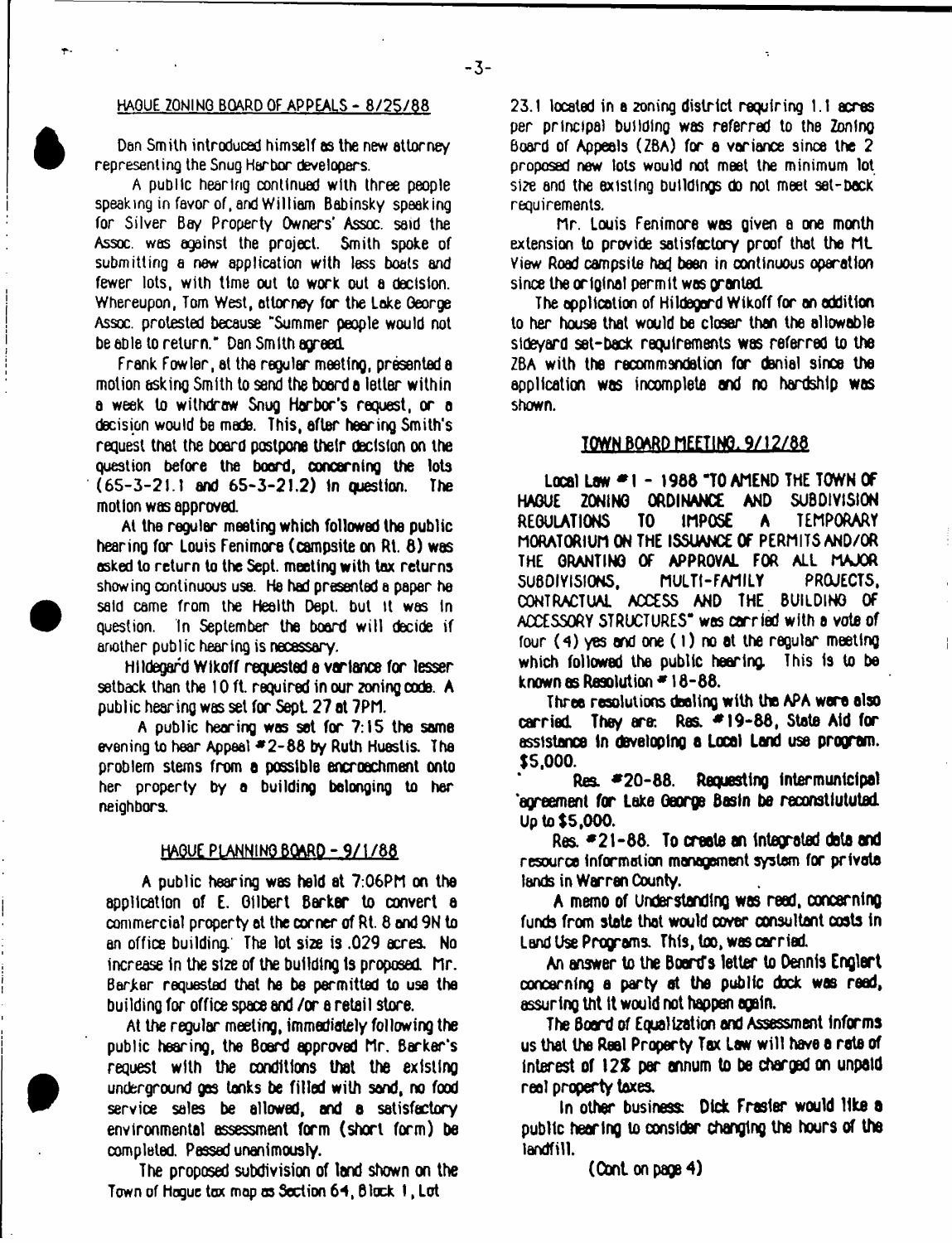#### Town Board (cont.)

A 16 ft. wide ramp will be built next to the boat ramp for use of fire engines since it is centrally located in the hamlet.

Noting that our school taxes have Jumped out of sight, the board will be taking a greater interest in working with the committee investigating the school tax problem and consider their options.

The Town Perk supervision this summer has been financially end socially profitable.

The Chamber of Commerce will dixuss the possibility of buying a tent at their next meeting to be held on Oct. 5. A representative for other groups interested in contributing towards the purchase of same are welcome to attend that meeting.

### LAKE GEORGE COAST GUARD AUXILIARY PATROLS "HAN IN MOTION" TRIATHLON

Bob Bullock of Albany is performing a triathlon (rowing a .xull, bicycling and running) as a fund-raising activity for the American Lung Assoc. The first leg of this "Man in Motion" Triathlon consisted of a round trip of Lake George in a 14-foot ocean racing shell. Bullock set out from Lake George at 10:30AM on Sept. 2, headed for Tlconderoga. His effort had been cxrdinated by a "race committee" of the American Lung Assoc., headed by Special Events Coordinator Donna Clark and Nick Faraone, Director of Development. Ms. Clerk had contacted Dr. Barbara Chick, Flotilla Commander of the Lake George unit of the U.S. Coest Guard Auxiliary, who set up a meeting of all the Auxiliary patrol vessel crews with Clark and Faraone. A timetable was drawn up, based on the estimated 24 hour length of the sculling "regatta" and each of four vessels was assigned a sector of the trip to patrol.

When Bullock left the Boardwalk Restaurant, he was accompanied by the USCGAUX "JEFTER", skippered by Pest Flotilla Oommander Buzz Wagoner with Virginia Wagoner as crew member. In addition, due to the anticipated heavy traffic at this time and locale, o second USCGAUX vessel, the "Y B III", operated by Dr. Barbara Chick and crewed by Clelle Dorrance and Shirley Scovllle, another past Flotilla Commander. The ALA had provided a suppport boot with provisions and clothing which accompanied the rower es far as the Narrows end then returned to set up e "base of operations" at Bolton Landing Marina

The small convoy proceeded north through the Narrows, shielding end protecting the tiny shell from the worst of the boot wakes and heedless nearby

speeding powerboats as much as posible. Near the Mother Bunch Islands, the "Jefter" suddenly had a linkage come loose in their outdrive and began to turn in a tight circle, uncontrollably. At this time the south-bound M/B Mohican was coming down the same channel. Some fast work and good seamanship on the part of the two Auxiliary crews averted a serious mishap and the third Auxiliary Vessel, "Dream Weaver" was called south from Hulett's Landing to take over the escort duty while the crippled "Jefter" was towed back to Bolton by the "Y B III".

For the northern half of his journey, Bullock was accompanied by first the "Dream Weaver", skippered by Helene Halleran and crewed by owner George Enny who took him as far as Haque and there the "Hell 'N Bob II", with Bob Halleran of Hague at the helm and a crew of Lynn Enry, escorted him to the Tlconderoga turn around and back to Hague on the return. Both of the Hallerans are also past Flotilla Commanders. The "Dream Weaver", bringing a thermos of hot soup back from the Enny's home at Huletts, met a tired Bob Bullock at Hague at 11 PM, after about 6 miles of rowing in the dark. By 2AM Saturday morning he had reached Huletts Landing and slept for several hours before starting south at daylight to thread through the Narrows and back to Lake George. This last leg was the assigned duty of Dr. Chick and her "Y B III", with the ALA boat joining them at Bolton Landing.

By this time, Bullock's blistered hands were open sones and the boat wakes that are constant misery on week-end days In the South Basin, made many of his rowing strokes mere passes in the air on one side or the other. Nevertheless those assembled to meet Bob at the Boardwalk were pleased to see him still powerfully sculling the shell es it came in to the beach. This finale was not without its drama. A large cruiser headed for the docks was obviously not keeping a good lookout and almost over-ran the little rowinQ craft as Bob headed in towxd the beech. A commanding shout: "STOP IN THE WATER" from the power megaphone aboard the  $Y$  B 111 by Dr. Chick came just in time to bring the cruiser to a stop as the scull slid across under its bow, not 15 feet away. It was the last of an uncounted number of times in that past 24 hours that only the vigilent presence of one of the Coest Guard Auxiliary escorts had aver ted a disaster.

For the next two weekends, it will be Bullock's legs that will take the beating as he cycles for 300 miles this week and runs for another 100 the final week around the NY State Office Plaza in Albany.

...Bob Hellxan, Operations Officer USCG Auxiliary, Lake George Flotilla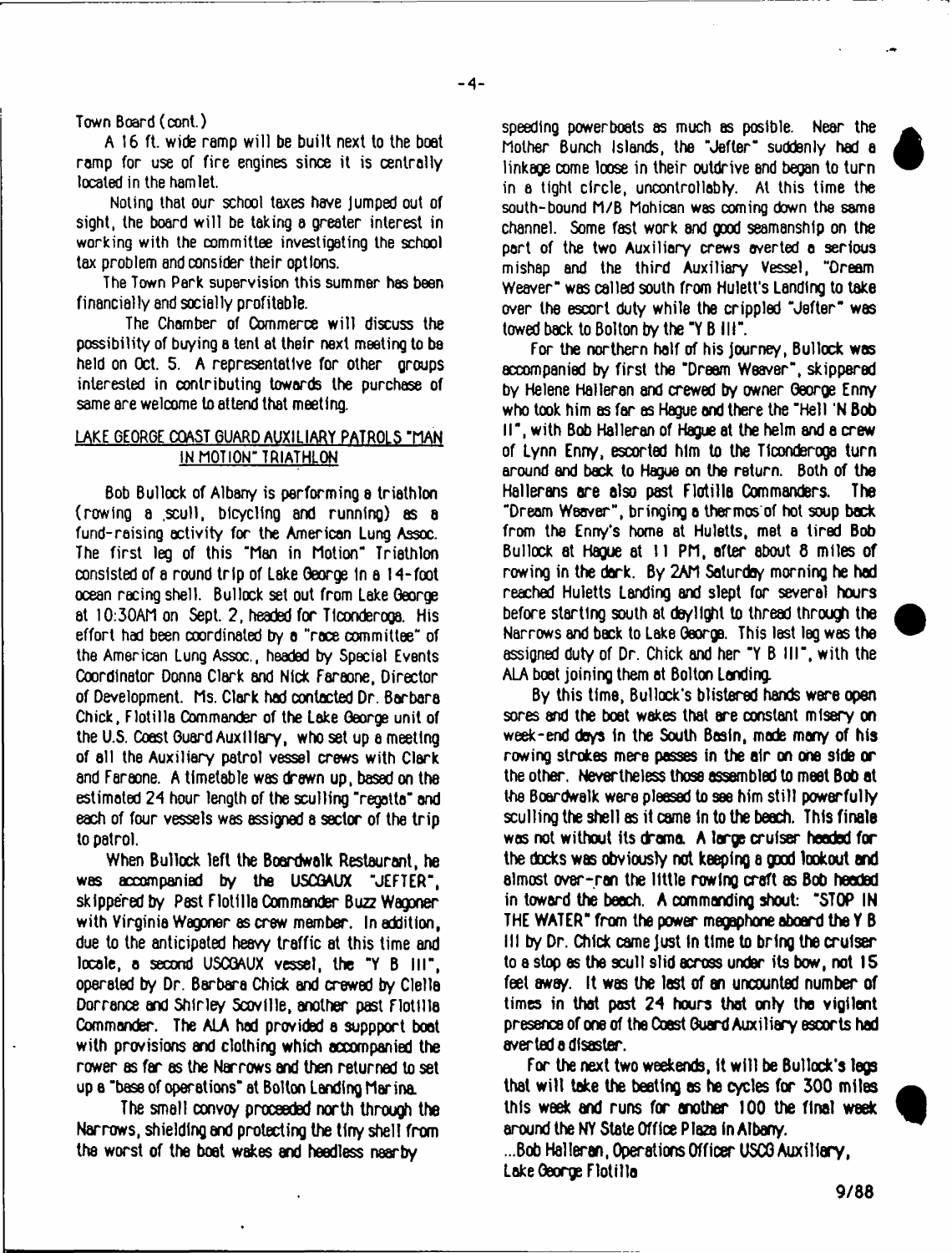# WILLY C'S AUG/SEPT. WEATHER NOTES LAND CONSERVANCY'

August was a sum-sum-summertlme month. It had all the elements in place; heat, thunderstorms, sunshine and wind. Through the 15th we had eleven days when the temperature entered the 90º range, the highest reading being 94º reached on both the 2nd and 13th. Night-time temperatures during this period were in the low to mid 70's. The balance of the month cooled down with a high of only 662 on the 29th; the low for the month of  $48<sup>2</sup>$ , lakeside, was reached on the 22nd. We had thunderstorms on the 6th, 14th and a duzer on the 28th. This last storm took the form of a Tornadlc thunderstorm with ample hail and a torrential downpour that carved a path down through just north of the Hague Brook in the center of town. This path was not long, but it managed to take down some 50 plus trees which in turn took down the power lines and shut down Route 9N. Only one building received a direct hit of any substance, from all this flying timber and that was the ByWater Restaurant. The side windows were cracked and/or broken, but they were back in business with only a day or two disruption. Our compliments to the Hague Fire Police for their immediuate and expert response to controlling the traffic on Rt. 9N and to Niagara Mohawk and all others who responded and cleared the area and repaired the service in a prompt manner. Just a quarter mile either side of the center of this activity there was no damage from the elements. The top wind gust registered was 31 1/2 MPH from the NNE on teh 16th. Obviously this was exceeded in the Hague hamlet area on teh 28th, but not recorded. Rainfall for Aug. was an above average 4.80 inches. 5fnce the days started growing shorter in June we have lost 2 hrs. and 10 min. of daylight through Aug and picking up speed as we move into mid Sept

Sept. to date, the 12th, has been super. Warm days, cool nights, 1*12* in. of rain on the 4th and 5th, everything else just great. We did have a 36<sup>o</sup> reading, Mt. Top, on Sept. 6th. A balmy 45 1/2® lakeside. At 8:45 AM on the 12th the air temperature was 64º, the water temperature 69º, so you can see we have had some cool nights to draw the water temperature down from the 80º Aug. reading. Fall Is upon us. Just e touch of color here and there. The lake has quieted down, the air is crisp and we are entering another one of our wonderous seasons. Enjoy I

In an effort to preserve some of the remaining undeveloped land in the Lake George Basin, a group of  $\cdot$ concerned residents, with the help of the Lake Oeorge Association Fund, have formed the Lake Oeorge Basin Land Conservancy, Inc.

"The Land Conservancy gives us a unique opportunity to preserve the natural and open space resources of Lake Oeorge for our children end grandchildren to enjoy," Stephen Birdsell, President of the Lake Oeorge Basin Land Conservancy and a resident of Plum Point said.

The Land Conservancy, a private local organization, works with property owners in securing voluntary conservation easements. In return for donating a conservation easement, landowners can realize tax benefits by claiming a charitable deduction on their income taxes or by reducing their estate taxes.

An easement is a voluntary legal agreement whereby a property owner may impose restrictions on the use of his land while retaining ownership of the property. It can be as simple as a "forever wild" designation *or* it con take the form of a complex management and development plan for a large parcel with multiple resources.

The most important aspect of an easement is that it is legally binding on all future owners of the property. "This is the best way to guarantee the economic viability of one of our nation's most beautiful resources," Birdsell said.

In 1987 the Task Force for the Future of the Lake George Park recognized the urgent need for leadership in open space preservation. The Task Force writes, "The retention of land around Lake George in forested or other open space uses,...constitutes a fundamental strategy for preserving the natural scenic beauty of the Lake George Park and protecting the quality of the water in the lake."

In addition to open space, the Land Conservancy works to promote the preservation of scenic, natural, recreational and historical lands in the Basin.

Directors are Stephen Birdsell, Plum Point, John Bullard, Cleverdale, Lyman Beaman, Fish Point, Carol Collins, Assembly Point, Mark Noordsy, Sabbath Day Point and Jack Ryder, Diamond Point

For more information, contact Peg Olsen (518) 272-0454 or write to the Lake George Basin Land Conservancy, Inc., Box 408, Lake George, NY 12845.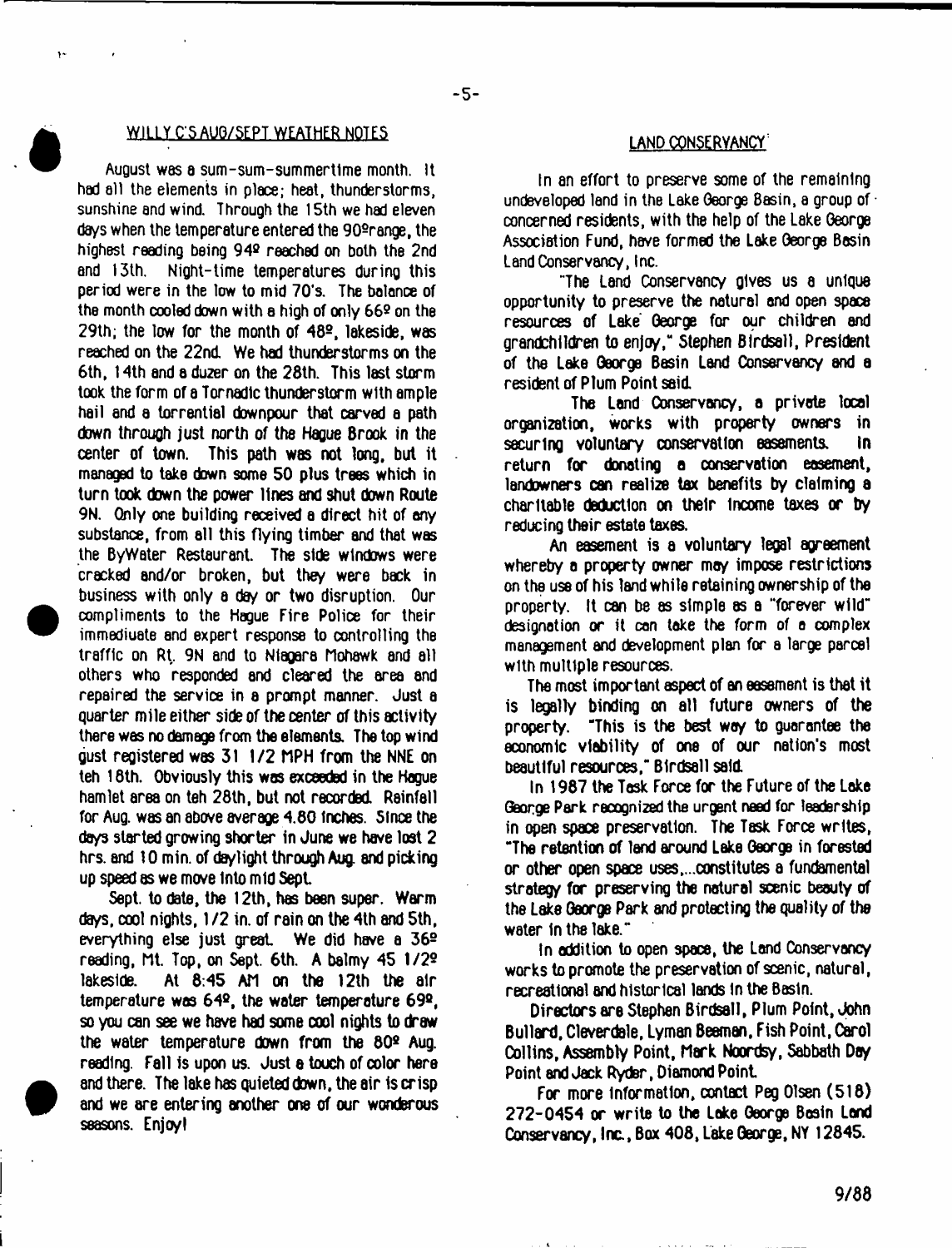#### **HUNTER SAFETY COURSE HOME BUREAU**

Hunter safety course will be conduct ed atg the Hague Fish and Game Clubhouse Sept. 16th from 6-10PM and Sept. 17th from 9AM to 4PM. To register please call 543-8859.

#### HAGUE AMBULANCE SQUAD

Members of the Ambulance Squad continue to hold weekly drills on Thursday evenings in the Fire House at 7PM. All fire department members are welcome to attend these sessions.

Presently Lou Megow is enrolled in an EMT course at the Municipal Center in Lake George. This meets twice a week and culminates in an exam in December.

New members of the Ambulance Squad are Denise Waters and Margery Jesseman. Both will be enrolled in a First Responder Course when it is first offered.

### LETTER TO THE EDITOR

I recently visited the fascinating operatic museum, the studio of Mme. Marcella Sembrich, in Upon leaving this fascinating collection of costumes, photographs of the greet operatic singers, three of whom lived in Bolton Landing, and opera memorabilia, I was given a brochure, on the back of which was a mop of Lake George. I thought that our town had outlived the impression, myth, or legend that it was named for the capital of the Netherlands, but here it was on this mao as The Haouel I wonder whether someone in the local historical society can explain to the public how or why the name was changed from Rochester to Hague (not "The Hague")....Dorothy Goodfellow, Silver Boy

#### NEW SCHOOL SUPERINTENDENT NAMED

Dr. Robert Oollins, 43. has been named superintendent of the Ticonderoga Central School District. He replaces Dr. Harry Frederick, who resigned July 1 to become superintendent of the Hornell City School District.

Collins has been a junior high principal in the Lansingburg School District for the past 10 years. He will assume his duties in Tlconderoga at the end of September.

The Mohican Chapter of the NYS Federation of Home Bureaus has been organized in Hague for many, many years. We do a craft project each time we meet, which is the first and third Tuesday of each month. We meet in the Hague Baptist Church Annex at 10AM. Members should brinQ a bag lunch; tea and coffee are provided. The following is the schedule for the meetings for the coming year:

| Feb 7 and 21              |
|---------------------------|
| Mar 7 and 21              |
| $\therefore$ Apr 4 and 18 |
| May $2$ and $16$          |
| Jun 6                     |
|                           |

All women of the community who are interested are cxdially Invited to attend....JoAnne DeFranco, Chairperson, Mohican Chapter.

### NOBEL CLINIC OPENS

Dr. Jock and Patricia Nobel announce the opening of the NOBEL CLINIC at the Emily Moses Pavilion in Ticonderoga.

Dr. Jack Nobel has been practicing at Moses-Ludington Hospital since early June. Dr. Nobel is a Board Certified Surgeon.

Dr. Patgricia Nobel is a Board Certified Pediatrician with a sub speciality in infectious diseases.

For an appointment you may call 585-4052.

### **NOTICE**

The school tax increese for 1988 has once again delivered a blow to the taxpayers of Hague. Not only do we pay more than our fair share, but the amount we pay per thousand has increased by \$5.29 for 1988, while the Ticonderoga taxpayers only saw an increase of \$1.95 par thousand for 1988. You are urged to pay your school taxes UNDER PROTEST. This can be done by writing this on your tax bill when you send it in. Though this may be of little help, to protest is an American privilege and we as a community must begin to do so or this over taxation will continue unchecked. In the near future, I hope to take initial steps toward a firmer stand on this issue. In all honesty, nothing has been accomplished thus far, and it will not until and unless we, as a united and forceful community fight this problem together.

You may call with any questions from 6PM to 7PM at 565-9859....Michele Oautreau, Acting Chairman of Hague School Tax Investigating Oommittee.

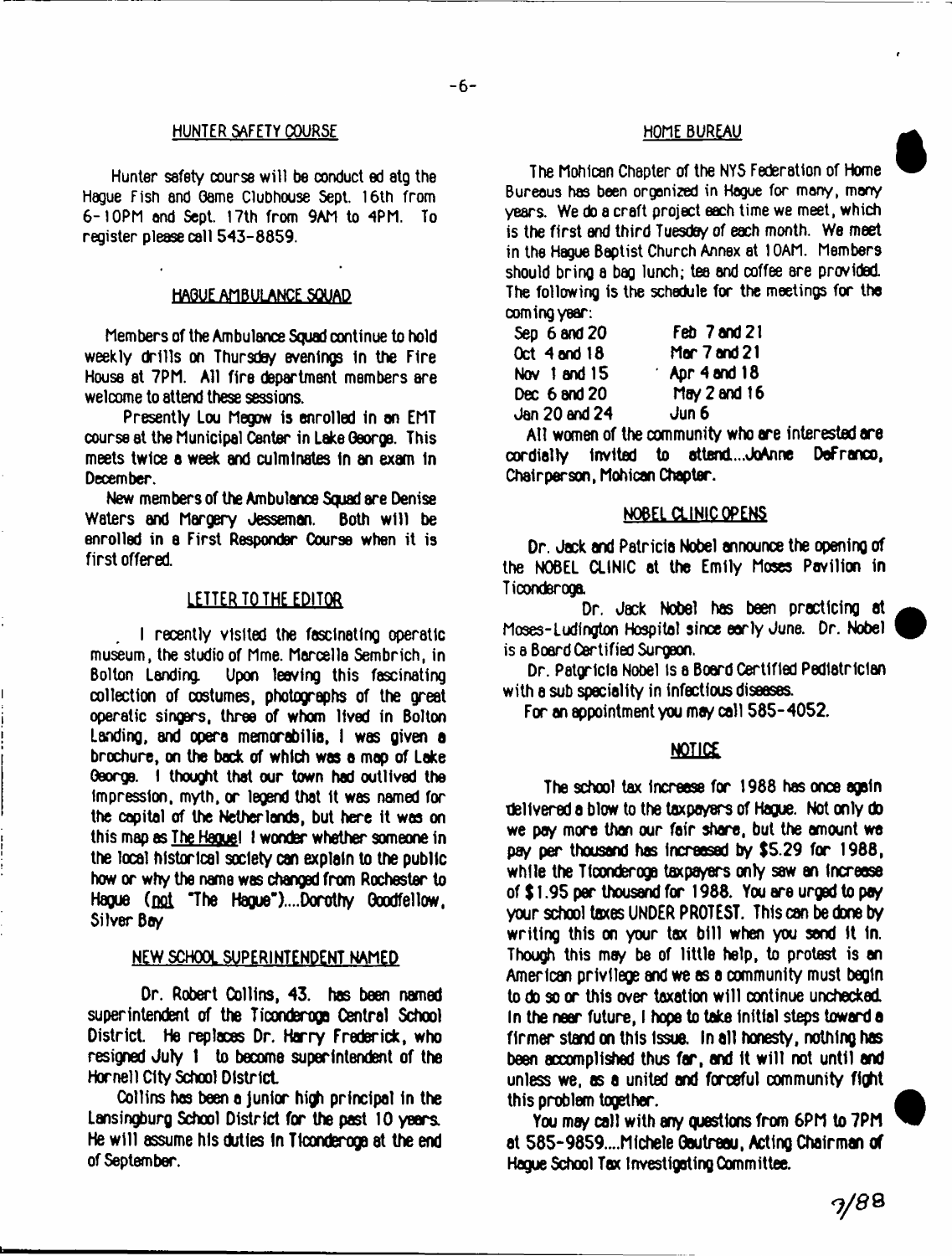#### **SOUNDINGS**

BORN - A girl, Krystal Michelle, to Staff Sgt. Gregory end Sgt Julie (Frasier) Laird, Delzell, SC on. September 7, 1988 at Shaw AFB. Proud grandparents are Mitchel and Imogens Frasier, Hague.

MARRIED - Carol Martin Rogers, daughter of Dr. & Mrs. Rudolph Martin, Ticonderoga, to John K. Carney, Jr., son of Mr. & Mrs. John K. Carney, Sr., Sabbath Day Point, at the home of the Martins in Ticonderoga.

MARRIED - Bonnie Thiebeault, daughter of Mr. & Mrs. Jacques Thibeault, Hague, to David Martucci, son of Mr. & Mrs. Robert Martucci. Hague, on September 10 at the Church of the Blessed Sacrament<br>in Haque. Reception followed at the Martucci's Reception followed at the Martucci's Northern Lake Oeorge Resort In Silver Bay.

MARRIED - Sheri DeLarm, daughter of Mrs. Richard Fogwell and the late Keith DeLarm, Hague, to Crispin Ginn, Piqua, Ohio and Hague, on September 10 on the lawn of the DeLarm-Fogwell residence In Hague. Reception followed at the Northern Lake George Yacht Club.

MARRIED - Pamela Dunklee, daughter of Mr. & Mrs. Richard Dunklee, Hague, to Jeff Ryan, son of Mr. & Mrs. Gerald Ryan, Ticonderoga on September 10 at St. Mary's Church in Ticonderoga. Reception followed at the K of C Hall.

MARRIED - Wendi Budge, daughter of Mr. & Mrs. Walter Budge, Hastings-on-Hudson, NY to Norman Tremblay of New Hampshire, on September 10 in Durham, NH.

MARRIED - Lee McConaughy, daughter of Mr. & Mrs. David McConaughy, Loudonville and Silver Bay, to Robert Woodruff, son of Mr. Robert Woodruff, Birmingham, Ml. on September 11 in the Silver Bay Chapel. Receptton followed at The Lake George Club in Diamond Point Mr. & Mrs. Woodruff have left for Beijing, China, where he will be visiting lecturer of law at the China University of Political Science and Law.

*Love, like a spring rain, is pretty herd to be in the middle of without getting some on you. ...Frank A Clark*, *from The Country Pastor*

DIED - Gerald w. Keenan, 78, Newark, NJ, on August 14 in Newark. Mr. Keenan was a native of Hague and taught for 35 years at Seton Hall Univ., South Orange, NJ

DIED - Dr. "Tom" Cummins, a general practioner in Ticonderoga and the surrounding area for 50 years, on September 3 in Ticonderoga. Dr. Tom was a son of Dr. J.P.J. Cummins, 8 one-of-a-kind country physician who served the aree for many years. Dr. Tom retired from his practice in 1983. He Is survived by his wife, Louise, son Dougl<del>a</del>s,<br>Winston-Salem, NC, one brother, Dr. John Winston-Salem, NC, one brother, Dr. Cummins. Carlisle, PA and three granddaughters.

DIED - Mrs. James Belden (Esther), 78, on September 12 In Moses Ludlngton Hospital. Surviving are five sons, Paul, Arthur, Daniel and Charles of Hague and Arnold, Chicago and three daughters, Joyce Springer, M:abel Mitchell and Barbara Curtis, 34 grandchildren and 26 great grandchildren.

HAPPPY ANNIVERSARY to Betty and Clifford Decker on the occasion of their 59th. They have been I ife- long residents of Hague.

Mr. & Mrs. Clair C. Kelley, Crotty Point, Silver Bay and Sun City Center, FL, celebrated their 50th wedding anniversary on June 25. On July 3 their son, Scott, flew them in a hot air balloon from Chatty Point over Lake George and Gull Bey and landed near the shores of Lake Champlain In Putnam Station.

#### a\*\*##\*#\*####\*\*#\*###\*\*\*#\*\*\*\*\*\*\*\*\*

#### BIDS FOR CEMETERY MAINTENANCE

Bids are being accepted at the Town Hall to take care of the two Hague cemeteries for the 1989 summer season. THis would Include raking, mowing, trimming, etc. Please submit bids by September 23 to Richard E. Bolton, Supervisor, Town Hall, Hague, NY 12836.

\*\*\*\*\*\*\*\*\*\*\*\*\*\*\*\*\*\*\*\*\*\*\*\*\*

*Most of the time we don't communicate, we just take turns talking 98*